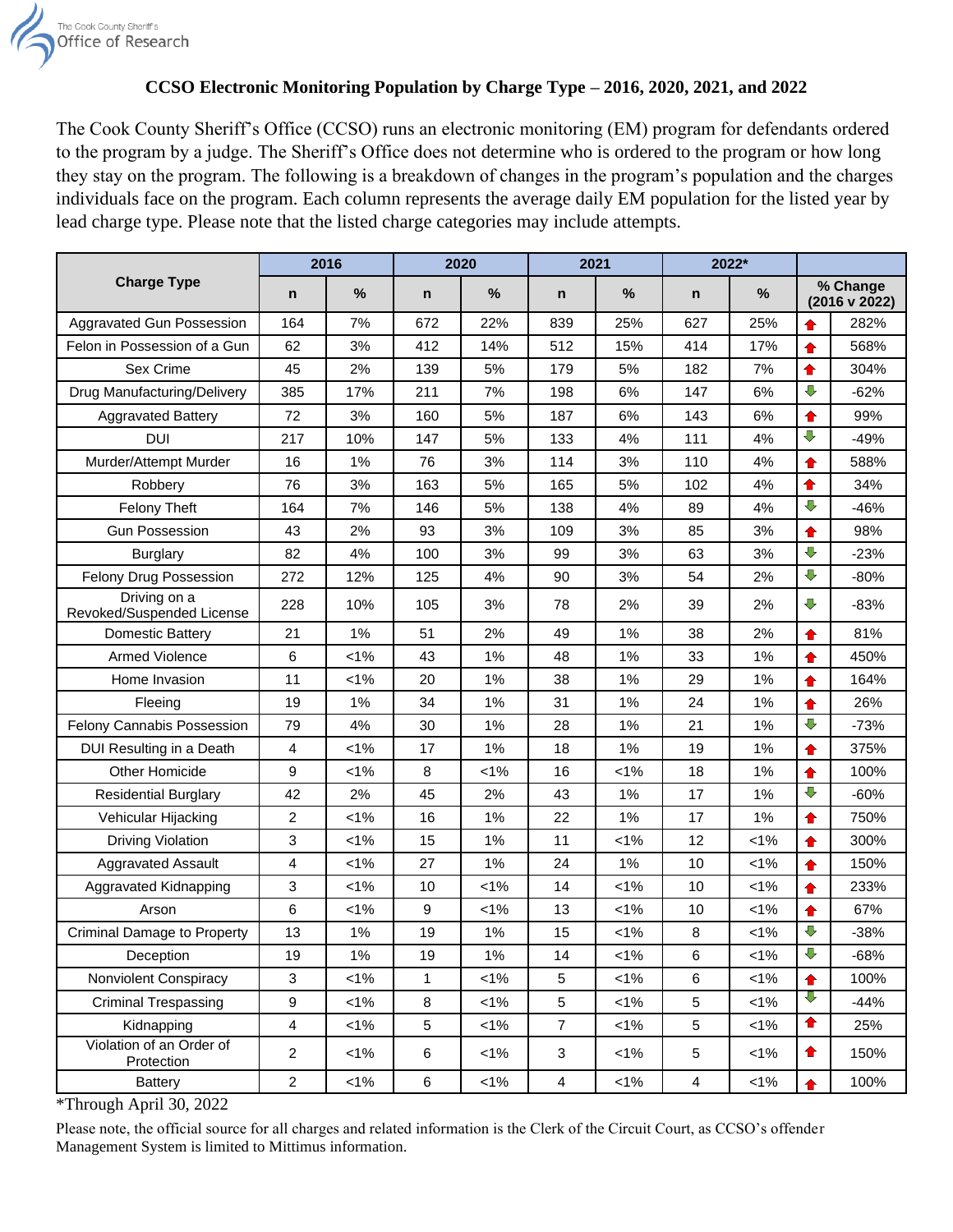

|                                                             | 2016           |         | 2020           |               | 2021           |         | 2022*          |         |                           |           |
|-------------------------------------------------------------|----------------|---------|----------------|---------------|----------------|---------|----------------|---------|---------------------------|-----------|
| <b>Charge Type</b>                                          | n              | $\%$    | n              | $\frac{0}{0}$ | n              | %       | n              | %       | % Change<br>(2016 v 2022) |           |
| Forgery                                                     | 19             | 1%      | 12             | $< 1\%$       | 11             | $< 1\%$ | 4              | $< 1\%$ | ⇩                         | $-79%$    |
| <b>Resisting Arrest</b>                                     | 4              | $< 1\%$ | 11             | $< 1\%$       | 8              | 1%      | 4              | $< 1\%$ |                           | 0%        |
| Sex Registry Violation                                      | 6              | 1%      | 8              | 1%            | $\overline{7}$ | $< 1\%$ | 4              | $< 1\%$ | $\sqrt{2}$                | $-33%$    |
| Stalking                                                    | 2              | $< 1\%$ | 4              | $< 1\%$       | 6              | $< 1\%$ | 4              | $< 1\%$ | $\bullet$                 | 100%      |
| Escape                                                      | $<$ 1          | $< 1\%$ | 3              | $< 1\%$       | 6              | $< 1\%$ | 3              | $< 1\%$ | ♠                         | 1,833%    |
| Misdemeanor Theft                                           | 37             | 2%      | 9              | $< 1\%$       | 7              | $< 1\%$ | 3              | $< 1\%$ | $\overline{U}$            | $-92%$    |
| Contempt                                                    | 19             | 1%      | 3              | $< 1\%$       | 2              | $< 1\%$ | 2              | $< 1\%$ | $\overline{U}$            | $-89%$    |
| Obstruction                                                 | 6              | $< 1\%$ | 9              | $< 1\%$       | 5              | $< 1\%$ | $\overline{2}$ | $< 1\%$ | $\overline{\mathbb{C}}$   | $-67%$    |
| <b>Traffic Citation</b>                                     | 1              | $< 1\%$ | 3              | $< 1\%$       | 4              | $< 1\%$ | $\overline{2}$ | $< 1\%$ | $\bullet$                 | 100%      |
| Assault                                                     | 3              | $< 1\%$ | 3              | $< 1\%$       | $\mathbf{1}$   | $< 1\%$ | $\mathbf{1}$   | $< 1\%$ | $\overline{\mathbb{C}}$   | $-67%$    |
| <b>Bribery</b>                                              | $<$ 1          | $< 1\%$ | 0              | 0%            | <1             | $< 1\%$ | $\mathbf{1}$   | $< 1\%$ | ✿                         | 814%      |
| Harassment                                                  | $\overline{2}$ | $< 1\%$ | $\mathbf{1}$   | $< 1\%$       | 1              | $< 1\%$ | $\mathbf{1}$   | $< 1\%$ | $\overline{\mathbb{C}}$   | $-50%$    |
| Intimidation                                                | $<$ 1          | $< 1\%$ | 2              | $< 1\%$       | 1              | $< 1\%$ | $\mathbf{1}$   | $< 1\%$ | $\bullet$                 | 701%      |
| Mob Action                                                  | 3              | $< 1\%$ | 1              | $< 1\%$       | 1              | $< 1\%$ | 1              | $< 1\%$ | $\overline{U}$            | $-67%$    |
| <b>Reckless Conduct</b>                                     | 1              | $< 1\%$ | 2              | $< 1\%$       | 1              | $< 1\%$ | 1              | $< 1\%$ | $\overline{\phantom{a}}$  | 0%        |
| <b>Reckless Driving</b>                                     | <1             | $< 1\%$ | $\mathbf{1}$   | $< 1\%$       | 1              | $< 1\%$ | $\mathbf{1}$   | $< 1\%$ | ♠                         | 460%      |
| Terrorism                                                   | 0              | 0%      | $<$ 1          | $< 1\%$       | 1              | $< 1\%$ | 1              | $< 1\%$ |                           | <b>NA</b> |
| Vehicle Invasion                                            | 1              | $< 1\%$ | 2              | $< 1\%$       | $\overline{c}$ | $< 1\%$ | $\mathbf{1}$   | $< 1\%$ |                           | 0%        |
| Violation of Bail                                           | 1              | $< 1\%$ | $\mathbf{1}$   | $< 1\%$       | 3              | $< 1\%$ | 1              | $< 1\%$ | $\overline{\phantom{a}}$  | 0%        |
| Violence Against Youth<br><b>Registry Violation</b>         | $\overline{2}$ | $< 1\%$ | 1              | $< 1\%$       | 2              | $< 1\%$ | 1              | $< 1\%$ | ⇩                         | $-50%$    |
| <b>Animal Cruelty</b>                                       | 1              | $< 1\%$ | $\overline{2}$ | $< 1\%$       | $\overline{c}$ | 1%      | <1             | $< 1\%$ | $\overline{\mathbb{C}}$   | $-100%$   |
| Child Endangerment                                          | 1              | $< 1\%$ | $<$ 1          | 1%            | $\mathbf{1}$   | $< 1\%$ | $<$ 1          | $< 1\%$ | $\overline{v}$            | $-100%$   |
| <b>Gun Registry Violation</b>                               | 0              | 0%      | $\mathbf 0$    | 0%            | 0              | 0%      | <1             | $< 1\%$ |                           | <b>NA</b> |
| Petty Offense                                               | 3              | $< 1\%$ | 1              | $< 1\%$       | 2              | $< 1\%$ | <1             | $< 1\%$ | $\overline{\mathbb{C}}$   | $-100%$   |
| Uncategorized                                               | 4              | $< 1\%$ | 1              | $< 1\%$       | 3              | $< 1\%$ | <1             | $< 1\%$ | ⇩                         | $-100%$   |
| Violation of Probation                                      | 11             | $< 1\%$ | 0              | 0%            | <1             | $< 1\%$ | <1             | $< 1\%$ | ⇩                         | $-100%$   |
| Warrant                                                     | <1             | $< 1\%$ | 0              | 0%            | 0              | 0%      | $<$ 1          | $< 1\%$ | ⇩                         | $-43%$    |
| Alcohol/Tobacco Contraband                                  | 1              | $< 1\%$ | 0              | 0%            | 0              | 0%      | 0              | 0%      | V                         | $-100%$   |
| Animal Offense (Non-abuse)                                  | < 1            | $< 1\%$ | $<$ 1          | $< 1\%$       | $<$ 1          | $< 1\%$ | 0              | 0%      | ⇩                         | $-100%$   |
| <b>Cannabis Possession</b>                                  | $\overline{4}$ | $< 1\%$ | $<$ 1          | $< 1\%$       | $<$ 1          | $< 1\%$ | $\pmb{0}$      | 0%      | $\overline{\mathbb{C}}$   | $-100%$   |
| <b>Conceal Homicidal Death</b>                              | $\mathbf{1}$   | $< 1\%$ | $\mathbf{1}$   | $< 1\%$       | $<$ 1          | 1%      | $\mathbf 0$    | $0\%$   | $\overline{\mathbb{C}}$   | $-100%$   |
| Contraband in a Correctional<br>Facility                    | 1              | $< 1\%$ | $<$ 1          | $< 1\%$       | 1              | $< 1\%$ | 0              | $0\%$   | $\overline{\mathbb{C}}$   | $-100%$   |
| Contraband/Weapon<br>Possession                             | $\mathbf 0$    | 0%      | $<$ 1          | $< 1\%$       | $<$ 1          | 1%      | 0              | $0\%$   | $\overline{\phantom{a}}$  | <b>NA</b> |
| Looting                                                     | $\mathbf 0$    | 0%      | $<$ 1          | $< 1\%$       | <1             | 1%      | 0              | $0\%$   | $\overline{\phantom{a}}$  | <b>NA</b> |
| Misdemeanor Cannabis<br>Possession                          | 6              | $< 1\%$ | $<$ 1          | $< 1\%$       | $<$ 1          | 1%      | 0              | $0\%$   | ⇩                         | $-100%$   |
| Misdemeanor Drug<br>Possession                              | $\mathbf{1}$   | $< 1\%$ | $\mathbf 0$    | 0%            | $<$ 1          | 1%      | 0              | 0%      | $\overline{\mathbb{C}}$   | $-100%$   |
| Other Endangerment                                          | < 1            | $< 1\%$ | $\mathbf 0$    | 0%            | $\mathbf 0$    | 0%      | $\pmb{0}$      | 0%      | $\overline{\mathbb{Q}}$   | $-100%$   |
| Other Unlawful Use of a<br>Weapon<br>$*Th$ wayah Anii 20000 | $\pmb{0}$      | 0%      | 1              | $< 1\%$       | 0              | 0%      | 0              | 0%      | $\overline{\phantom{a}}$  | <b>NA</b> |

\*Through April 30, 2022

Please note, the official source for all charges and related information is the Clerk of the Circuit Court, as CCSO's offender Management System is limited to Mittimus information.